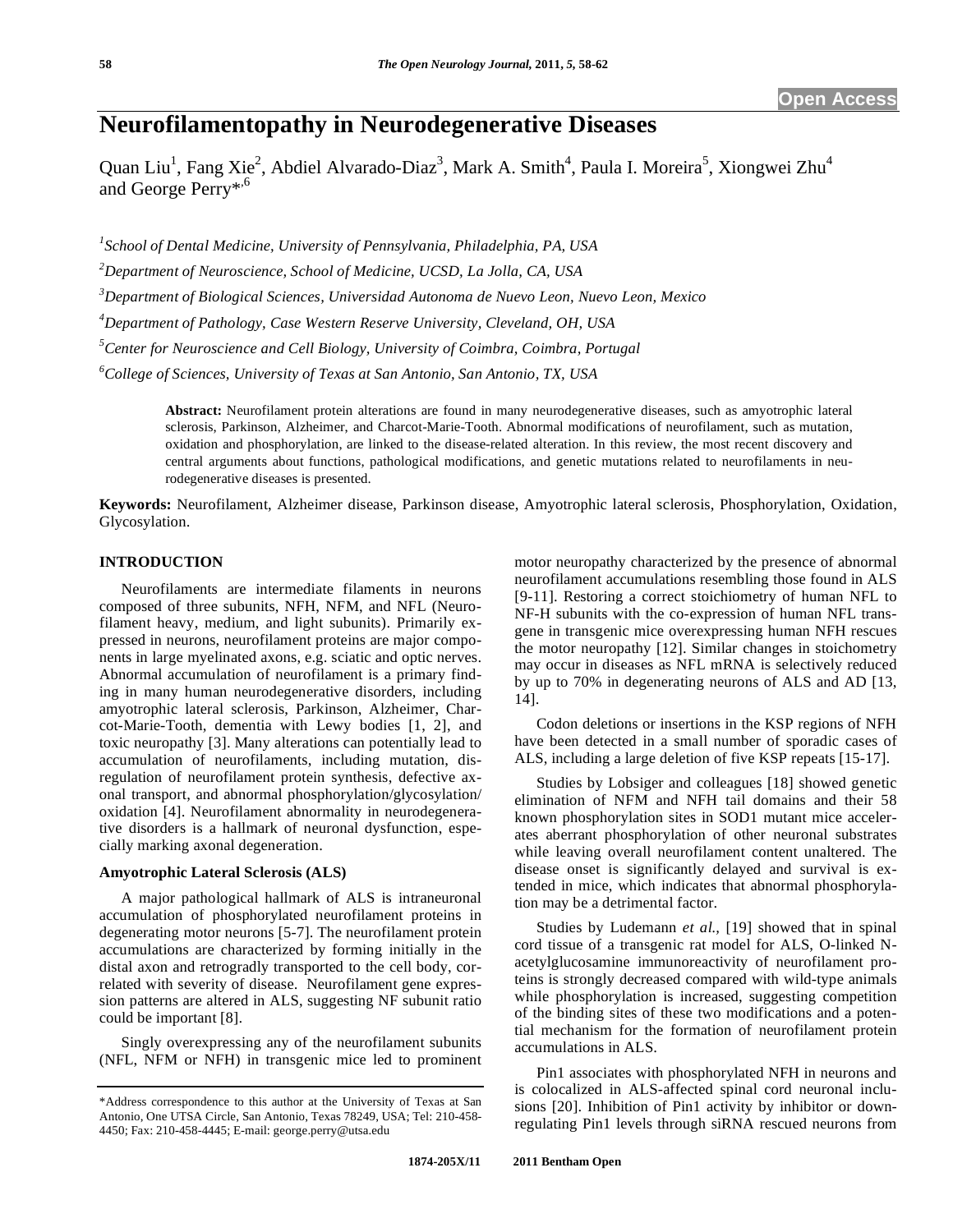glutamate-induced cell death. The authors suggest that Pin1 inhibition may be a therapeutic target to reduce pathological accumulations of p-NFH

More recently, the possible involvement of dynein/ dynactin in ALS has also been explored. Teuling and colleagues [21] generated transgenic mice with neuron specific expression of Bicaudal D2 N-terminus (BICD2-N) to chronically impair dynein/dynactin function and their results showed that BICD2-N mice did not develop signs of motor neuron degeneration and motor abnormalities even with apparent abnormalities. Also this transgene increased life span in SOD1-G93A ALS transgenic mice. They concluded that impaired dynein/dynactin function may be part of the ALS phenotype although further work is clearly called for to clarify the mechanism.

Cheroni and colleagues [22] demonstrated impairment of the ubiquitin proteasome system (UPS) in lumbar spinal cord in double transgenic mice expressing the familial ALS superoxide dismutase 1 (SOD1) gene mutation G93A (SOD1G93A). They showed that one third of the cells with accumulation of the UPS reporter substrate also displayed an accumulation of phosphorylated neurofilaments (SM1-31), like those normally present only in axons. In line with this, they report that not all the ventral horn neurons showing reporter gene immunoreactivity also accumulated phosphorylated neurofilaments or ubiquitin, two markers of degeneration in ALS.

The possibility that not only post-translational changes of NF subunits are promoting neurofilamentopathy has also been addressed. Volkening and colleagues [23] examined the interactions of TDP-43, 14-3-3 and SOD1 proteins with NFL mRNA 3'UTR due to their potential to directly affect the stability of NFL transcripts. When ALS spinal cord motor neurons were assessed, it appeared that TDP-43 can be sequestered into translationally quiescent granules as either stress and degradative granules in a manner consistent with the relocalization of TDP-43 under neuronal stress. Their findings suggest that a greater proportion of NFL may be targeted for translational silencing and/or degradation in ALS. Interestingly, mice lacking neurofilament expression show delayed disease onset from mutant SOD1 [24].

Brettschneider and colleagues [25] reported a 5-fold increase of NFH level in CSF samples of ALS patients compared to controls, suggesting NFH level can be a marker of axonal damage. Kuhle and collaborators [26] validated a new electrochemiluminescence (ECL) immunoassay for the neurofilament heavy chain protein using SMI-35 antibody, showing that their ECL based assay resulted in superior sensitivity, precision and accuracy, further opening the field to neurofilament-based biomarkers.

#### **Alzheimer Disease (AD)**

Neurofibrillary tangles, one of the hallmarks of AD, are composed of abnormally modified tau protein, plus neurofilament proteins, ubiquitin and other cytoskeleton proteins [27, 28]. Studies agree that tau protein and neurofilament proteins found in neurofibrillary tangles are extensively phosphorylated, especially in some sites not seen in the physiological state, which is likely due to perturbation in the balance between kinase and phosphatase activities [29-32].

Neurofilament protein expression levels are altered in AD [33]. In addition, oxidative markers are highly concentrated in the lesions of AD and in neurofilament proteins of axons whether in AD or controls [34-36]. Pamplona and colleagues [36] showed elevation of all markers of oxidation, particularly those of reactive aldehydes from glycoxidation and lipoxidation that react with lysine residues on proteins in brain cortex samples from Alzheimer patients using GCmass spectrometry. Modifications involve neurofilaments, tubulin, and others.

The presence of neurofilament proteins and their phosphorylation sites in neurites of senile plaques were also examined [37], where they show novel phosphorylation sites on NFL. They suggest the complexity and possible role of the neurofilament in the formation of senile plaques.

Deng and colleagues [38] demonstrated that O-GlcNAcylation and phosphorylation of NFM regulate each other reciprocally in cultured neuroblastoma cells and in metabolically active rat brain slices. In animal models of fasting rats, they found a decrease in O-GlcNAcylation and increase in phosphorylation of NFM. They also observed decreased O-GlcNAcylation and an increased phosphorylation of NFM in AD brain. These results suggest that O-GlcNAcylation and phosphorylation of NF-M were regulated reciprocally and that the hyperphosphorylation and accumulation of NF-M in AD brain might be caused by impaired brain glucose uptake/metabolism via down-regulation of NF-M O-GlcNAcylation.

Björkdahl and colleagues [39] showed that overexpression of the chaperonin proteins Hsp27 or alphaB-crystallin in N2a cells could increase or decrease phosphorylation level of tau and NF. Expression of Hsp27 and alphaB-crystallin in AD brain samples were increased by 20% and 30% respectively, which correlated significantly with phosphorylated tau and NF proteins.

Using ELISA and antibodies to tau and NFH, Brettschneider and colleagues [25] reported that NFH protein increased 10 fold in AD patient CSF samples compared to controls. They suggested that NFH level in CSF could be used as a marker for axonal damage, much as tau has been suggested as a marker for neuronal damage.

The role of neurofibrillary tangles and senile plaques in AD is under intensive debate [40]. Some researchers believe that protein accumulation in various polymeric and monomeric forms is the initial cause of the disease, and others think such accumulation is the response to the initial insult, which results in different approaches in development of therapeutics. Significant protein accumulation is a response to oxidative damage occurring with aging, [35, 41]. Therefore, preventing oxidative damage may provide a useful intervention to reduce neurofilament protein abnormalities.

Recently, Thangavel [42] and collaborators described a negative relation between SMI-32 immunoreactivity, nonphosphorylated neurofilament, and AT8, an antibody against hyperphosphorylated tau, in specific brain areas. Neurons expressing non-phosphorylated neurofilaments in temporal cortical areas were susceptible to early degeneration in AD and the vulnerability of these SMI32 positive subpopulations of pyramidal cells in AD is associated with co-expression of abnormally phosphorylated tau protein, suggesting a com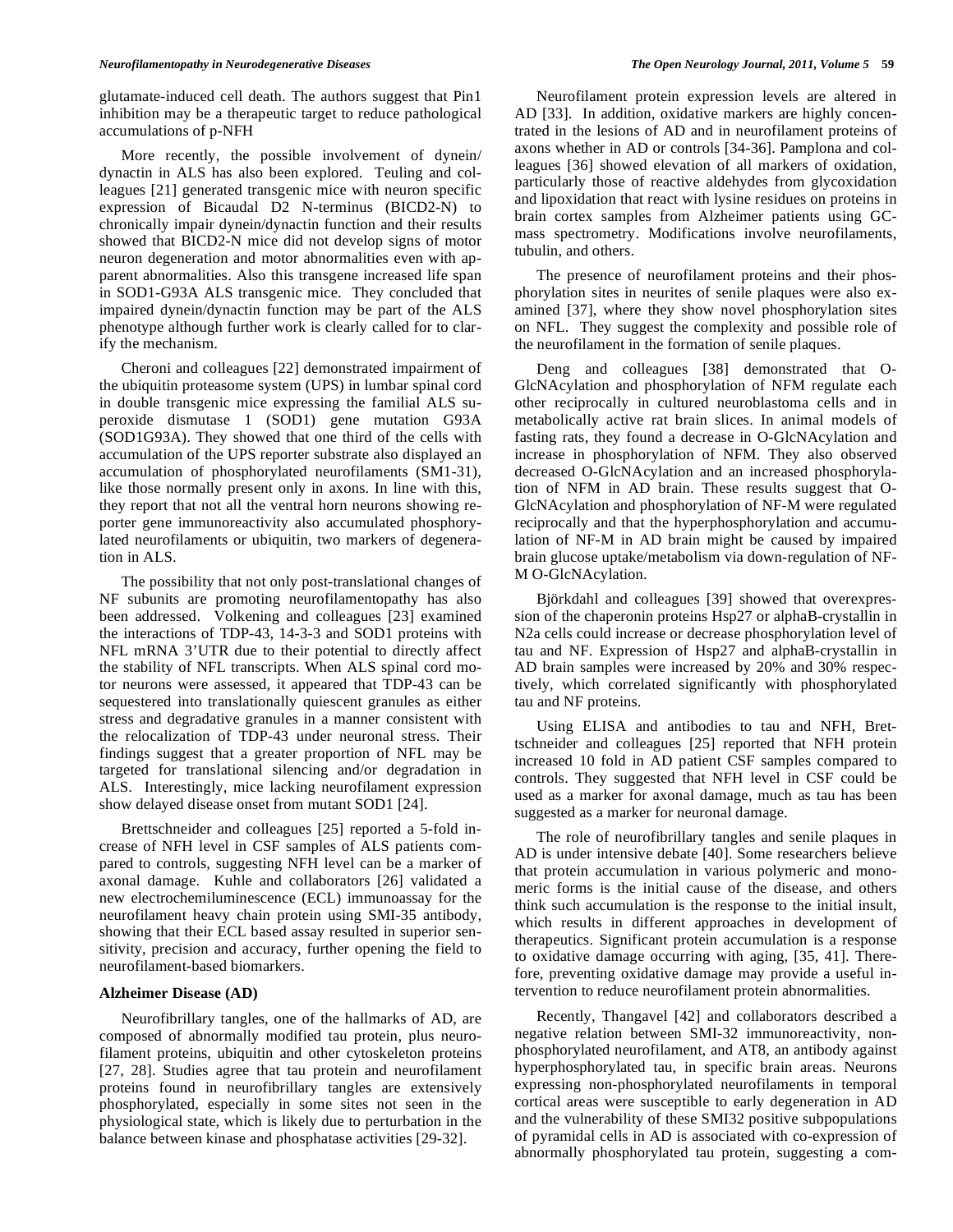plex interplay between tau and neurofilament phosphorylation [43, 44].

Knowing the distribution and co-localization of other neurofilament-related proteins is also important to understanding the neurofilamentopathy in AD. Sonoda and colleagues [45] demonstrated the phosphatase and tensin homologue on chromosome 10 (PTEN), linked to AD, functions both as a tyrosine phosphatase and lipid phosphatase and is colocalized with abnormal tau and phosphorylated neurofilament proteins in neurons. These findings suggest that redistribution of PTEN to neuritic pathology may be significant in the formation of tau and neurofilament pathology in AD brains.

#### **Parkinson Disease (PD)**

PD is marked by degeneration of the pigmented neurons in the *substantia nigra* resulting in decreased dopamine secretion. Lewy bodies, the major pathological change of PD, and found in the degenerating neurons, are an inclusion composed of numerous proteins including  $\alpha$ -synuclein, three neurofilament subunits, ubiquitin and proteasome subunits, torsinA and parkin [46, 47], some of which are genetically linked to the disease [48-51].

A proteomic analysis of *substantia nigra* samples from PD patients showed reduced protein level of NFM and NFL in brain of PD patients, and an elevated oxidative-state cellular environment was also confirmed [52]. NFL mRNA is also decreased, correlating with the severity of the disease of PD [53].

An early onset (age 16) PD patient showed a point mutation in the region of the NEFM gene coding for the rod domain 2B of NFM [54]. The base pair change results in substitution of serine for glycine at residue 336, and was argued to disrupt neurofilament assembly [55]. This NFEM gene mutation was screened in another 322 PD patients and none were found [56]. Han and colleagues [57] re-screened an additional 102 PD patients and 45 controls for this single base pair substitution (G1747A) mutation of the NFEM gene, which was reported by Lavedan and colleagues [54]. No mutation was found.

Abdo and colleagues [58] examined the differences of patients with idiopathic Parkinson's disease from patients with multiple system atrophy predominated by parkinsonism (MSA-P) using multiple protein markers. They showed that CSF levels of NFL, NFH, and tau were significantly increased in MSA-P.

#### **Charcot-Marie-Tooth Disease (CMT)**

CMT is the most common inherited neurological disorder and it is generally inherited in an autosomal dominant pattern. CMT affects both motor neurons and sensory neurons to the muscles, and patients slowly lose function of their feet/legs and hands/arms as nerves to the extremities degenerate.

Several mutations of the NEFL gene on chromosome 8 are associated with CMT2 including a proline to glutamine at residue 8, a proline-to-serine substitution at codon 22, leucine to proline at residue 333, leucine to proline at residue 394 [59-64]. Jordanova and colleagues [62] also found six pathogenic missense mutations and one 3-bp inframe deletion in the NFL gene in 323 patients with different CMT phenotypes.

Recently, Sasaki and colleagues [65] showed that Pro22Ser mutations abolished Thr21 phosphorylation by cyclin-dependent kinase 5 and external signal regulated kinase, which suppressed filament assembly, but phosphorylation by protein kinase A (PKA) inhibited aggregate formation *in vitro* and alleviated aggregates in cortical neurons. These results indicate that the Pro22Ser CMT mutation induces abnormal filament accumulation by disrupting proper oligomer formation and the aggregates are mitigated by phosphorylation with PKA, which makes it a viable target for the development of therapeutics.

Further examination of three mutations in the NFL gene P22S, P8R, Q333P, in cell culture, [66] showed these mutations affect the axonal transport of mutant and wild-type neurofilaments. They also affected the transport of mitochondria and human amyloid  $\beta$  protein precursor; resulting in alterations of retrograde axonal transport, fragmentation of the Golgi apparatus, and increased neuritic degeneration.

Zhai and colleagues [67] investigated the role of aggregation of NFL protein in the neurotoxicity of CMT mutant NFL and CMT mutant HSPB1 in motor neurons, which cause neuron death. They found that expression of wild type HSPB1 could remediate the progressive degeneration and loss of neuronal viability. Hull and colleagues [68], using a mouse muscle cell line expressing chimeric neurofilament (NF) proteins, found reduced cell viability and activated caspases, which mimic the pathology of CMT and may be a useful cell model for future studies to investigate the mechanism responsible for NFL disruption. These studies support the view that aggregation of NFL is a common triggering event of motor neuron degeneration in CMT.

Moreover, Zhu and colleagues [69] described how both increases and decreases in the phosphorylation of neurofilament network are modulated by multisynthetase complex p43 (MSC p43). Their results determine that overexpression of MSC p43 led to a decreased level of neurofilament protein phosphorylation, whereas MSC p43 depletion caused hyperphosphorylation of neurofilament proteins and neurofilament network disassembly in primary cultured neurons and motor axons. Further assays using MSC p43-Null mice show similar phenotypic traits shared with CMT neuropathy type 2D, such as loss of large diameter axons from both motor and sensory peripheral nerves, distal motor neuropathy with impairment in synaptic connectivity at neuro-muscular junctions, and muscle denervation in the hind limb.

The role of neurofilaments was further clarified by using double transgenic mice, hNF-L<sup>P22S</sup>; that model CMT2E [70]. They suggest CMT pathology is mostly unrelated to the NF accumulation in the cell bodies, as they found normal NF density in axons but instead decreased density of microtubules. The effects of hNF-L<sup>P22S</sup> could arise from cytoskeletal alterations that provoke axonal transport defects due to microtubule abnormalities. These findings highlight the close interrelationship of cytoskeletal systems.

#### **SUMMARY**

Neurofilament abnormalities have been directly or indirectly demonstrated in multiple neurodegerative diseases.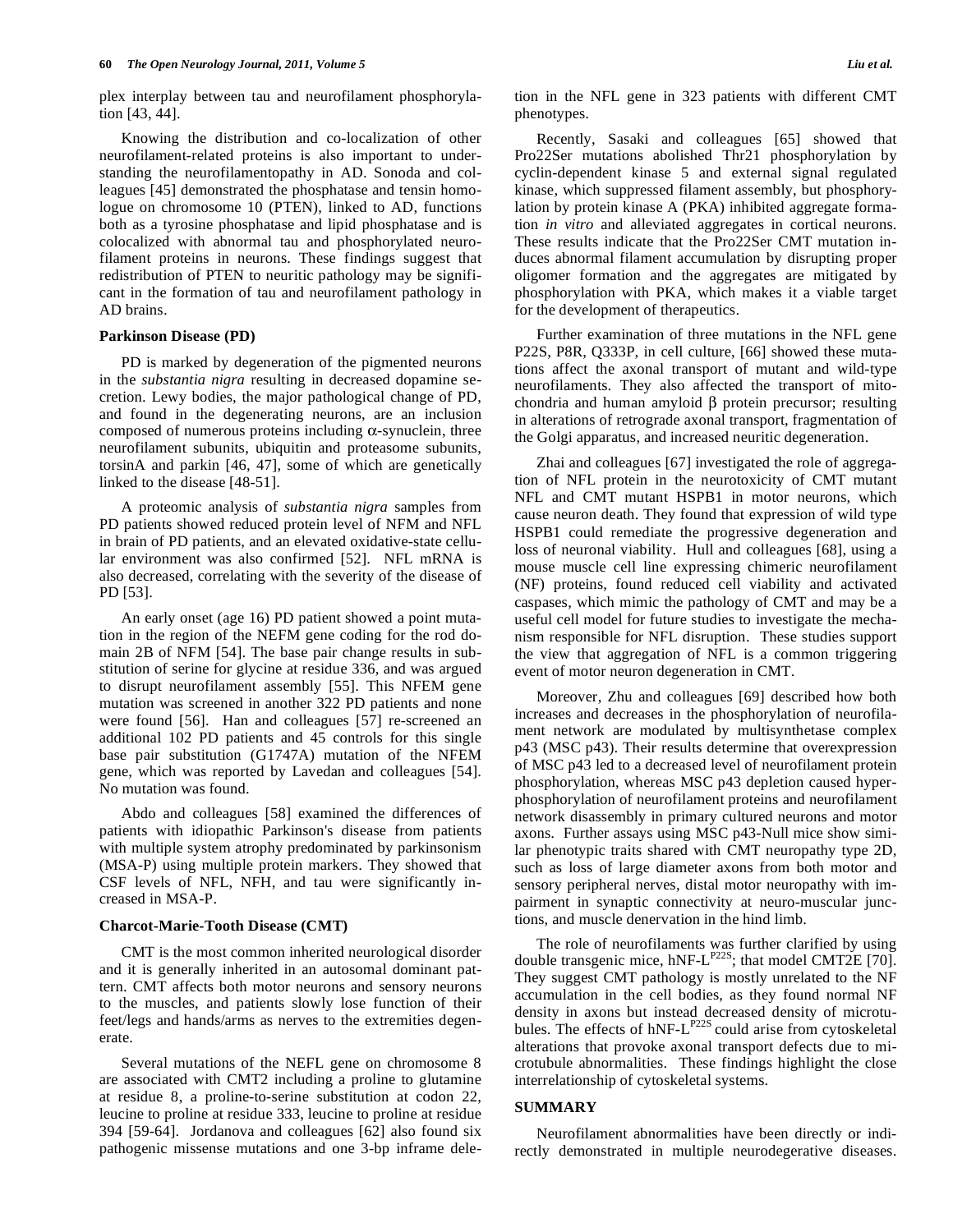The removal of the protein aggregates with different approaches is an area of intense interest. In spite of whether these protein aggregates were the cause or the consequence of these diseases, neurofilament abnormalities are a critical factor in the cellular disruption in a number of neurodegenerative diseases. Understanding the characteristics, the mechanism of the formation, and approaches to modulate neurofilament abnormalities is central to monitoring and developing efficacious therapeutics.

### **REFERENCES**

- [1] Liu Q, Xie F, Siedlak SL, *et al*. Neurofilament proteins in neurodegenerative diseases. Cell Mol Life Sci 2004; 61: 3057-75.
- [2] Al-Chalabi A, Miller CC. Neurofilaments and neurological disease. Bioessays 2003; 25: 346-55.
- [3] Zhu Q, Lindenbaum M, Levavasseur F, Jacomy H, Julien JP. Disruption of the NF-H gene increases axonal microtubule content and velocity of neurofilament transport: relief of axonopathy resulting from the toxin beta, beta¢-iminodipropionitrile. J Cell Biol 1998; 143: 183-93.
- [4] Dong DL, Xu ZS, Chevrier MR, Cotter RJ, Cleveland DW, Hart GW. Glycosylation of mammalian neurofilaments. Localization of multiple O-linked N-acetyl-glucosamine moieties on neurofilament polypeptides L and M. J Biol Chem 1993; 268: 16679-87 .
- [5] Manetto V, Sternberger NH, Perry G, Sternberger LA, Gambetti P. Phosphorylation of neurofilaments is altered in amyotrophic lateral sclerosis. J Neuropathol Exp Neurol 1988; 47: 642-53.
- [6] Leigh PN, Dodson A, Swash M, Brion JP, Anderton BH. Cytoskeletal abnormalities in motor neuron disease. An immunocytochemical study. Brain 1989; 112: 521-35.
- [7] Murayama S, Bouldin TW, Suzuki K. Immuno-cytochemical and ultrastructural studies of upper motor neurons in amyotrophic lateral sclerosis. Acta Neuropathol 1992; 83: 518-24.
- [8] Bergeron C, Beric-Maskarel K, Muntasser S, Weyer L, Somerville MJ, Percy ME. Neurofilament light and polyadenylated mRNA levels are decreased in amyotrophic lateral sclerosis motor neurons. J Neuropathol Exp Neurol 1994; 53: 221-30.
- [9] Xu Z, Cork LC, Griffin JW, Cleveland DW. Increased expression of neurofilament subunit NF-L produces morphological alterations that resemble the pathology of human motor neuron disease. Cell 1993; 73: 23-33.
- [10] Wong PC, Marszalek J, Crawford TO, *et al*. Increasing neurofilament subunit NF-M expression reduces axonal NF-H, inhibits radial growth, and results in neurofilamentous accumulation in motor neurons. J Cell Biol 1995; 130: 1413-22.
- [11] Cote F, Collard JF, Julien JP. Progressive neuronopathy in transgenic mice expressing the human neurofilament heavy gene: a mouse model of amyotrophic lateral sclerosis. Cell 1993; 73: 35- 46.
- [12] Meier J, Couillard-Despres S, Jacomy H, Gravel C, Julien JP. Extra neurofilament NF-L subunits rescue motor neuron disease caused by overexpression of the human NF-H gene in mice. J Neuropathol Exp Neurol 1999; 58: 1099- 110.
- [13] Wong NK, He BP, Strong MJ. Characterization of neuronal intermediate filament protein expression in cervical spinal motor neurons in sporadic amyotrophic lateral sclerosis (ALS). J. Neuropathol Exp Neurol 2000; 59: 972-82.
- [14] Menzies FM, Grierson AJ, Cookson MR, *et al*. Selective loss of neurofilament expression in Cu/Zn superoxide dismutase (SOD1) linked amyotrophic lateral sclerosis. J Neurochem 2002; 82: 1118- 28.
- [15] Figlewicz DA, Krizus A, Martinoli MG, *et al*. Variants of the heavy neurofilament subunit are associated with the development of amyotrophic lateral sclerosis. Hum Mol Genet 1994; 3: 1757-61.
- [16] Tomkins J, Usher P, Slade JY, *et al*. Novel insertion in the KSP region of the neurofilament heavy gene in amyotrophic lateral sclerosis (ALS). Neuroreport 1998; 9: 3967-70.
- [17] Al-Chalabi A, Andersen PM, Nilsson P, *et al*. Deletions of the heavy neurofilament subunit tail in amyotrophic lateral sclerosis. Hum Mol Genet 1999; 8: 157-64.
- [18] Lobsiger CS, Garcia ML, Ward CM, Cleveland DW. Altered axonal architecture by removal of the heavily phosphorylated neurofilament tail domains strongly slows superoxide dismutase 1 mutant-mediated ALS. Proc Natl Acad Sci USA 2005; 102: 10351-6.
- [19] Ludemann N, Clement A, Hans VH, Leschik J, Behl C, Brandt R. O-glycosylation of the tail domain of neurofilament protein M in human neurons and in spinal cord tissue of a rat model of amyotrophic lateral sclerosis (ALS). J Biol Chem 2005; 280: 31648-58.
- [20] Kesavapany S, Patel V, Zheng YL, *et al*. Inhibition of Pin1 reduces glutamate-induced perikaryal accumulation of phosphorylated neurofilament-H in neurons. Mol Biol Cell 2007; 18: 3645- 55.
- [21] Teuling E, van Dis B, Wulf PS, *et al*. A novel mouse model with impaired dynein/dynactin function develops amyotrophis lateral sclerosis (ALS)-like features in motor neurons and improves lifespan in SOD1-ALS mice. Hum Mol Genet 2008; 17: 2849-62.
- [22] Cheroni C, Marino M, Tortarolo M, *et al.* Functional alterations of the ubiquitin-proteasome system in motor neurons of a mouse model of familial amyotrophic lateral sclerosis. Hum Mol Genet 2009; 18: 82-96.
- [23] Volkening K, Leystra-Lantz C, Yang W, Jaffee H, Strong MJ. Tar DNA binding protein of 43 kDa (TDP-43), 14-3-3 proteins and copper/zinc superoxide dismutase (SOD1) interact to modulate NFL mRNA stability. Implications for altered RNA processing in amyotrophic lateral sclerosis (ALS). Brain Res 2009; 1305: 168-82.
- [24] Williamson TL, Bruijn LI, Zhu Q, *et al.* Absence of neurofilaments reduces the selective vulnerability of motor neurons and slows disease caused by a familial amyotrophic lateral sclerosislinked superoxide dismutase 1 mutant. Proc Natl Acad Sci USA 1998; 95: 9631-6.
- [25] Brettschneider J, Petzold A, Sussmuth SD, Ludolph AC, Tumani H. Axonal damage markers in cerebrospinal fluid are increased in ALS. Neurology 2006; 66: 852-6.
- [26] Kuhle J, Regeniter A, Leppert D, *et al.* A highly sensitive electrochemiluminescence immunoassay for the neurofilament heavy chain protein. J Neuroimmunol 2010; 220: 114-9.
- [27] Perry G, Rizzuto N, Autilio-Gambetti L, Gambetti P. Paired helical filaments from Alzheimer disease patients contain cytoskeletal components. Proc Natl Acad Sci USA 1985; 82: 3916-20.
- [28] Perry G, Friedman R, Shaw G, Chau V. Ubiquitin is detected in neurofibrillary tangles and senile plaque neurites of Alzheimer disease brains. Proc Natl Acad Sci USA 1987; 84: 3033-6.
- [29] Gong CX, Lidsky T, Wegiel J, Zuck L, Grundke-Iqbal I, Iqbal K. Phosphorylation of microtubule-associated protein tau is regulated by protein phosphatase 2A in mammalian brain. Implications for neurofibrillary degeneration in Alzheimer's disease. J Biol Chem 2000; 275: 5535-44.
- [30] Trojanowski JQ, Mawal-Dewan M, Schmidt ML, Martin J, Lee VM. Localization of the mitogen activated protein kinase ERK2 in Alzheimer's disease neurofibrillary tangles and senile plaque neurites. Brain Res 1993; 618: 333-7.
- [31] Maccioni RB, Otth C, Concha II, Munoz JP. The protein kinase Cdk5. Structural aspects, roles in neurogenesis and involvement in Alzheimer's pathology. Eur J Biochem 2001; 268: 1518-27.
- [32] Mandelkow EM, Drewes G, Biernat J, *et al*. Glycogen synthase kinase-3 and the Alzheimer-like state of microtubule-associated protein tau. FEBS Lett 1992; 314: 315-21.
- [33] McLachlan DR, Lukiw WJ, Wong L, Bergeron C, Bech-Hansen NT. Selective messenger RNA reduction in Alzheimer's disease. Brain Res 1988; 427: 255-61.
- [34] Wataya T, Nunomura A, Smith MA, *et al.* High molecular weight neurofilament proteins are physiological substrates of adduction by the lipid peroxidation product hydroxynonenal. J Biol Chem 2002; 277: 4644-8.
- [35] Liu Q, Raina AK, Smith MA, Sayre LM, Perry G. Hydroxynonenal, toxic carbonyls, and Alzheimer disease. Mol Aspects Med 2003; 24: 305-13.
- [36] Pamplona R, Dalfo E, Ayala V, *et al.* Proteins in human brain cortex are modified by oxidation, glycoxidation, and lipoxidation. Effects of Alzheimer disease and identification of lipoxidation targets. J Biol Chem 2005; 280: 21522-30.
- [37] Liao L, Cheng D, Wang J, *et al.* Proteomic characterization of postmortem amyloid plaques isolated by laser capture microdissection. J Biol Chem 2004; 279: 37061-8.
- [38] Deng Y, Li B, Liu F, *et al.* Regulation between O-GlcNAcylation and phosphorylation of neurofilament-M and their dysregulation in Alzheimer disease. FASEB J 2008; 22: 138-45.
- [39] Bjorkdahl C, Sjögren MK, Zhou X, *et al.* Small heat shock proteins Hsp27 or alphaB-crystallin and the protein components of